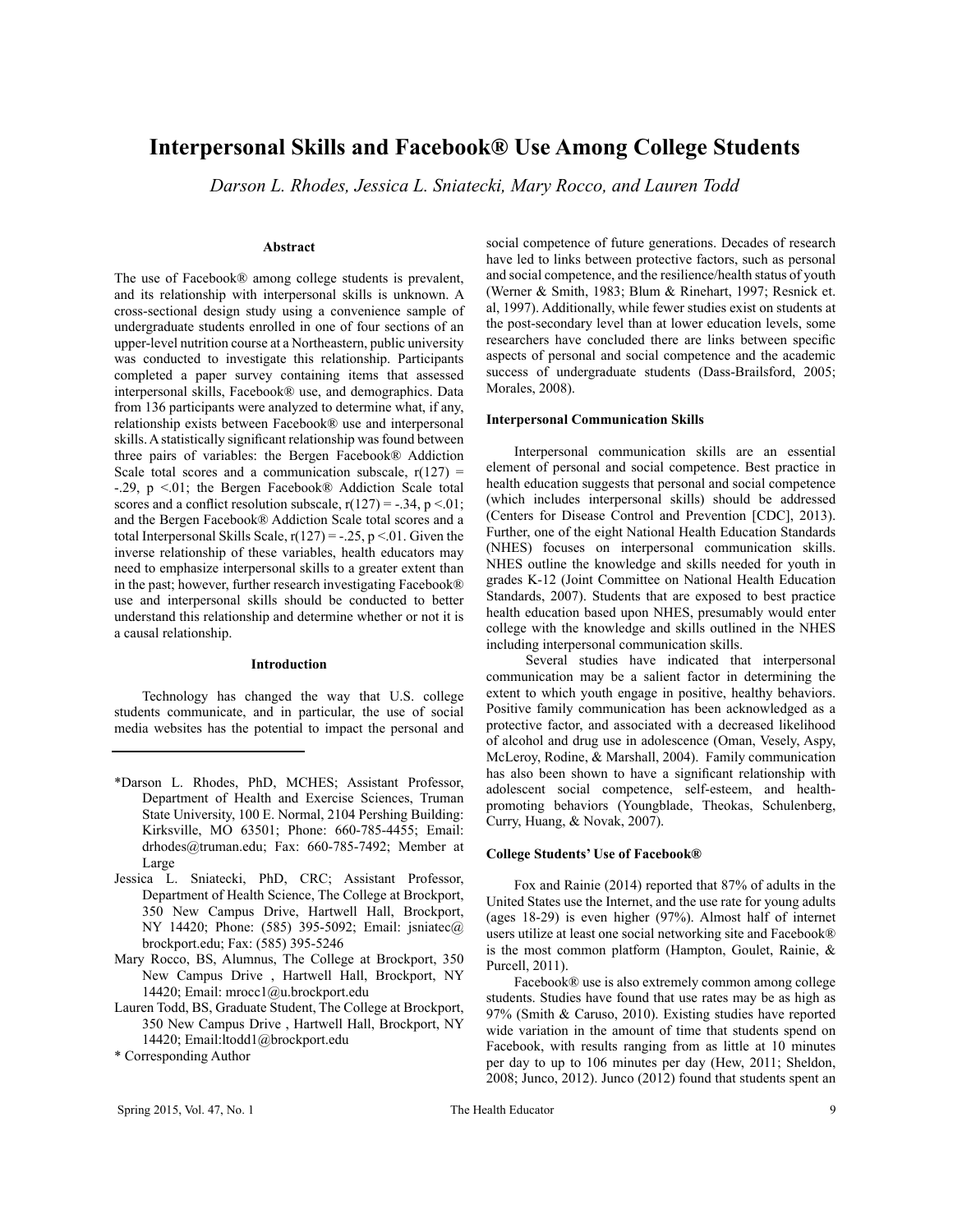average of 106 minutes per day on the site. Students have, on average, between 150 and 350 Facebook® friends (Hew, 2011; Sheldon, 2008; Orr, Sisic, Ross, Simmering, Arseneault, & Orr, 2009; Manago, Taylor, & Greenfield, 2012; Junco, 2012).

The literature suggests a variety of reasons that students utilize Facebook®. In a study involving 172 students, Sheldon (2008) identified six motives for use: a) relationship maintenance; b) passing time; c) developing a virtual community; d) entertainment; e) coolness; and f) companionship. While maintaining relationships was the most commonly noted reason for use, results suggested that students who felt more anxious about their face-to-face interactions were more likely to use Facebook® for companionship and/ or to pass time. Such students also were likely to have fewer Facebook® friends (Sheldon, 2008). Similar results were found in a subsequent investigation which linked shyness to increased time spent on Facebook® and fewer Facebook® friends (Orr et al., 2009).

At present, Facebook® is not used extensively for educational purposes. Instead, Facebook® is a tool that college students use to maintain interpersonal relationships with people they have initially come to know through face-to-face interactions; it is less commonly used to meet new people or form new interpersonal relationships (Hew, 2011).

### **Negative Implications of Facebook® Use**

Though research on the impact of social media is in its infancy, several studies have examined how using Facebook® impacts other aspects of college student life. The available literature suggests that Facebook® use may have a significant negative impact on college students' academic performance (Junco, 2012; Junco & Cotton, 2012; Kirschner & Karpinski, 2010). Kirschner and Karpinski (2010) found that students who used Facebook® spent less time studying and had significantly lower GPAs that those who did not; interestingly, these students denied that use of Facebook® had any impact on their academic performance. A subsequent study reinforced the substantial negative impact of Facebook® use on GPA. "In this sample, time spent on Facebook® was half as strong a predictor as the strongest single predictor of college GPA, high school GPA" (Junco, 2012, p. 195). A significant inverse relationship was found between time spent engaging in Facebook® chat and time spent getting ready for class (Junco, 2012).

Several studies have indicated that Facebook® use has a negative impact on self-esteem (Kalpidou, Costin, & Morris, 2011; Mehdizadeh, 2010). In addition, Facebook® use has been associated with disconnection in interpersonal relationships, and this disconnection may actually lead users to spend more time on the social media site (Sheldon, Abad, & Hinsch, 2011). While the cause of this disconnection is not clear, it could be due to a decreased amount of real time spent with others.

#### **Positive Implications of Facebook® Use**

Facebook® use has also been linked with several positive outcomes, including improved social adjustment (Kalpidou, et al., 2011), close interpersonal relationships (Hampton, et al., 2011) as well as increased ability to maintain communication with people from one's past (Manago, Taylor, & Greenfield,

2012; Hampton, et al., 2011). Among college students, Facebook® use has also been associated with greater levels of personal contentment, trust, and civic and political participation (Valenzuela, Park, & Kee, 2009).

In contrast to previous studies, Gonzales and Hancock (2011) found that Facebook® use can enhance self-esteem through self-awareness attained by selective self-presentation. In other words, by selectively choosing how to present themselves in social media, students can improve their awareness of their "optimal self" (p. 82), which may have positive implications for self-esteem possibly due to the favorable feedback they receive from others based upon their optimal selves.

Kirschner and Karpinski (2010) suggested that Facebook® use may be linked with extraversion, as Facebook® users had significantly higher rates of involvement in extracurricular activities as compared to non-users. Indeed, some researchers have argued that Facebook® use may have more benefits for individuals who are more extroverted (Sheldon, 2008). The purpose of the current study was to examine the relationship between interpersonal skills and Facebook® usage.

#### **Methods**

A cross-sectional study using a convenience sample of undergraduate students enrolled in one of four sections of an upper-level nutrition course at a Northeastern, public university during the fall 2012 semester was conducted. Participants were asked to complete a paper survey containing items that assessed their interpersonal skills, their use of Facebook®, and demographic items. Survey responses were anonymously recorded by participants on a Scantron® form. All students ages 18 and older who were present the day the survey was administered were solicited for participation. This study was reviewed and approved by the Institutional Review Board at the university under study.

#### **Instrument**

The survey instrument was comprised of five demographic items, a 64 item interpersonal skills scale, and the six item Bergen Facebook® Addiction Scale. Demographic items included the approximate number of hours using Facebook® each week, year in school, age, sex, and ethnicity.

The 64 item Interpersonal Skills Scale was developed as part of the personal and social competence instrument development process completed by Fetro, Rhodes, and Hey (2010). This process consisted of an extensive literature review, content analysis of identified empirical studies and theoretical articles, development of operational definitions of subconstructs of interpersonal skills, and compilation of an initial set of items. Content validity of items was established through a Delphi Study of nine expert panel members. Items were revised as necessary as a result of the Delphi Study. The final Interpersonal Skills Scale was comprised of four subscales: developing and maintaining relationships (29 items), communication skills (12 items), conflict resolution skills (13 items), and empathy (10 items). The Gunning Fog Index, a readability index that indicates the number of years of education needed to understand text (Govoni, 2004), of the Interpersonal Skills Scale was computed to be 4.62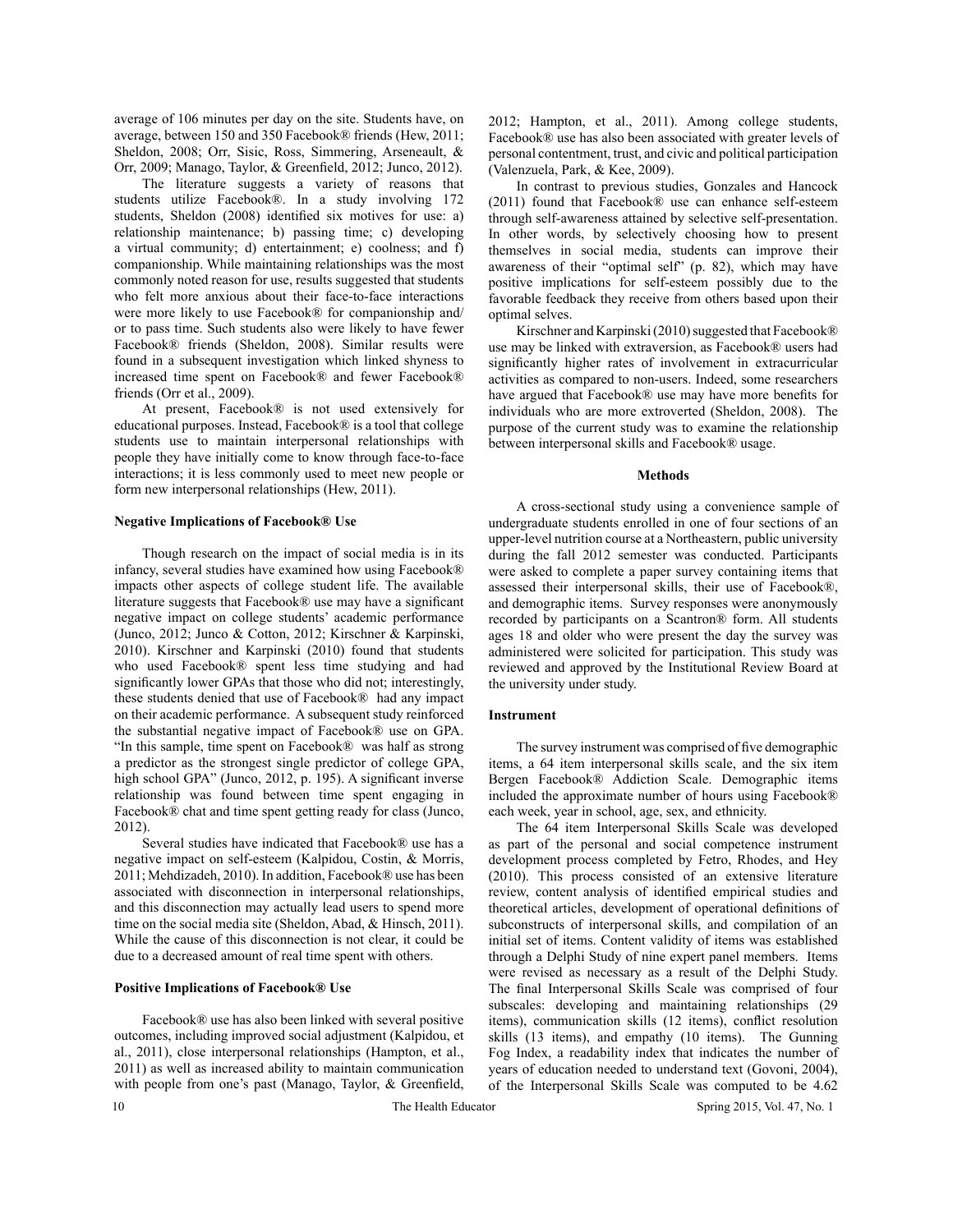(fourth grade reading level). Internal consistency was initially established through the computation of a Cronbach alpha of .91 (Fetro, et al., 2010). In this study, a Cronbach alpha of .91 also was computed. More detailed information concerning the development of the interpersonal skills scale has been published elsewhere (Fetro et al., 2010). Each item consisted of a statement with five choices: "Almost never", "Seldom", "Sometimes", "Often", and "Almost always". Each participant was instructed to select the choice that best described him/her.

The six item Bergen Facebook® Addiction Scale (Andreassen, Torsheim, Brunborg & Pallesen, 2012) was constructed using Brown (1993) and Griffiths (1996) six components of addiction as a foundation. An initial set of 18 items was compiled, three items for each of the six components. A survey containing the original 18 items was completed by a sample of 423 undergraduate students and was re-administered three weeks later to 36.2% of the original sample. Internal consistency reliability was measured with a Cronbach alpha of .83 (Andreassen et al., 2012). In this study, a Cronbach alpha of .85 was obtained. The test-retest Pearson product-moment correlation coefficient was .82 ( $p$ <.01; 95% CI = .75, .86). Of the 18 original items, one item for each of the addiction components was retained. The item in each component that had the highest item-total correlation with the sum of scores for all other item ratings was retained, resulting in a six-item scale. More detailed information concerning the development of the Bergen Facebook® Addiction Scale has been published elsewhere (Andreassen et al., 2012). Each item consisted of a statement with five choices: "Very rarely", "Rarely", "Sometimes", "Often", and "Very often". Each participant was instructed to select the choice that best described him/her.

#### **Data Analysis**

Interpersonal Skills Scale (Fetro et al., 2010) items were coded from 1 "Almost never" to 5 "Almost always". Subsequently, 28 items were reverse coded so that higher scores reflected more favorable interpersonal skills. The Bergen Facebook® Addiction Scale (Andreassen et al., 2012) items were coded from 1 "Very rarely" to 5 "Very often" with higher scores reflecting a greater level of addiction. Missing data in scale items were assigned the mean score of all of the other corresponding item responses. Surveys missing more than 10% of data in a given scale were excluded from analysis. Participants who indicated they were on Facebook® for 70 or more hours per week ( $n = 3$ ) also were deleted from analysis.

Total scale scores were computed for the Interpersonal Skills Scale (Fetro et al., 2010) and the Bergen Facebook® Addiction Scale (Andreassen et al., 2012) by summing all items of each respective scale. Similarly, total scores also were computed for the four subscales of the Interpersonal Skills Scale (Fetro et al., 2010). Descriptive statistics and measures of central tendency and dispersion were computed on all scale items and demographic items as appropriate, as well as the total scale and subscale scores.

A Pearson product-moment correlation coefficient was calculated to determine the relationship between the Interpersonal Skills Scale (Fetro et al., 2010) total scores and the Bergen Facebook® Addiction Scale (Andreassen et al., 2012) total scores. Also, Pearson product-moment correlation coefficients were computed for the four interpersonal skills

subscales (Fetro et al., 2010) and the Bergen Facebook® Addiction Scale (Andreassen et al., 2012). Alpha was set at .05.

#### **Results**

A total of 140 participants completed the survey. Of those 140 participants, three were excluded from analysis for indicating they spent 70 or more hours a week on Facebook® , and one was excluded from analysis as the total Interpersonal Skills Scale (Fetro et al. 2010) score was an outlier as compared to all other respondents. Thus, a total of 136 participants' responses were included in analysis. Of the 136 participants, most were female ( $n = 89$ ). Nearly one half of participants reported being a sophomore in college  $(n = 64)$ , and more than one third reported being 19 years old  $(n = 51)$ . The vast majority reported being White, non-Hispanic ( $n = 107$ ). See Table 1. Participants reported using Facebook® an average of 6.85 hours per week ( $SD = 6.60$ ).

Participants averaged a score of  $242.95$  (SD = 22.43) on the total Interpersonal Skills Scale (Fetro et al., 2010). Scores ranged from 186.00 – 296.00, with a possible score range of 64.00 – 320.00. Grand means were computed for the total scale and the four interpersonal skills subscales to allow for comparison of the scores. Grand means were calculated by dividing the mean scores by the number of total items for a given scale or subscale. Of the four subscales, the grand mean (4.03) was highest for the developing and maintaining relationships subscale ( $M = 116.90$ ,  $SD = 12.16$ ). After the developing and maintaining relationships subscale, highest grand mean scores were found, in order from highest to lowest, on the empathy subscale, conflict resolution subscale, and the communication skills subscale. See Table 2.

Participants averaged a score of  $9.51$  (SD = 3.86) on the Facebook® Addiction Scale (Andreassen et al., 2012). Scores ranged from 6.00 – 24.00, with a possible score range of 6.00 – 30.00. See Table 2. Two participants met criteria for being classified as addicted to Facebook®. Facebook® addiction was defined as four or more responses of "Often" or "Very often" to items on the six item Bergen Facebook® Addiction Scale (Paddock, 2012).

Of the five Pearson product-moment correlation coefficients computed, three were found to be statistically significant. The Bergen Facebook® Addiction Scale (Andreassen et al., 2012) total scores were found to be significantly correlated with the communication subscale,  $r(127) = -.29$ ,  $p \le 01$ ; the conflict resolution subscale,  $r(127)$  $=$  -.34,  $p \le 01$ ; and the total Interpersonal Skills Scale (Fetro et al., 2010),  $r(127) = -.25$ ,  $p \le 01$ . Statistically significant relationships were not found between the Bergen Facebook® Addiction Scale (Andreassen et al., 2012) and the developing and maintaining relationships subscale,  $r(127) = -.15$ ,  $p > .05$ , or the empathy subscale,  $r(127) = -.04, p > .05$ .

#### **Discussion**

While only two participants met criteria for being addicted to Facebook®, the use of Facebook® is clearly a significant part of participants' lives, with them averaging nearly seven hours of use per week. Exploring the relationship between Facebook® use and interpersonal skills proved interesting, as an inverse

Spring 2015, Vol. 47, No. 1 The Health Educator 11 The Health Educator 11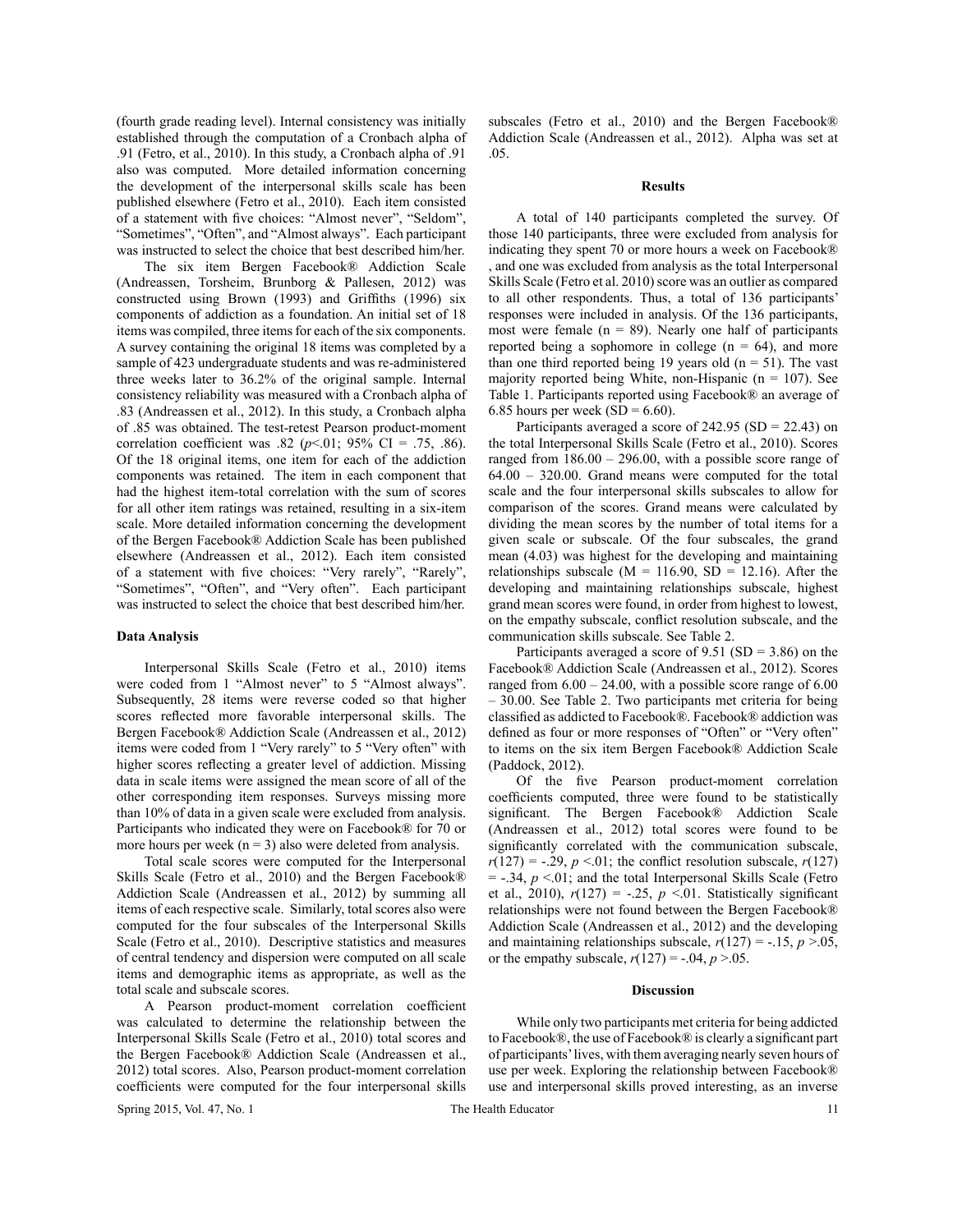## Table 1

|                           |                  | Percentage |
|---------------------------|------------------|------------|
| Sex                       |                  |            |
| Male                      | 40               | 29.4%      |
| Female                    | 89               | 65.4%      |
| Other                     | $\mathbf{1}$     | 0.7%       |
| Year in School            |                  |            |
| Freshman                  | 6                | 4.4%       |
| Sophomore                 | 64               | 47.1%      |
| Junior                    | 31               | 22.8%      |
| Senior                    | 27               | 19.9%      |
| Other                     | $\overline{3}$   | 2.2%       |
| Age                       |                  |            |
| 18                        | 11               | 8.1%       |
| 19                        | 51               | 37.5%      |
| 20                        | 24               | 17.6%      |
| 21                        | 27               | 19.9%      |
| Over 21                   | 17               | 12.5%      |
| Ethnicity                 |                  |            |
| White, non-Hispanic       | 107              | 78.7%      |
| Black, non-Hispanic       | 11               | 8.1%       |
| Hispanic or Latino/a      | 3                | 2.2%       |
| Asian or Pacific Islander | $\boldsymbol{2}$ | 1.5%       |
| Other                     | $\overline{4}$   | 2.9%       |

*Demographics of Study Participants (n = 136)*

Note: Percentages not totaling 100% indicate missing data

relationship between Facebook® use and overall interpersonal skills was found. Further analysis of the relationship between the particular interpersonal skills subscales and Facebook® use indicated significant relationships with only two of the four subscales, the communication subscale and the conflict resolution subscale. These findings may have particular implications for health educators.

The communication subscale includes items that specifically address refusal skills such as one's ability to say "no" to friends and feelings of guilt associated with saying "no". Teaching youth appropriate refusal skills is an essential aspect of effective health education (CDC, 2013). Given the extensive use of Facebook®, particularly by young people with 73% of 12-17 year olds using Facebook® (Pew Research Center, 2014), health educators may need to emphasize these skills more than they have in the past. Similarly, conflict resolution skills may need to be emphasized to a greater

extent. Results from this study suggested that individuals whose Facebook® use is more problematic (as indicated by higher scores on the Bergen Facebook® Addiction scale) may have deficits in these two skills areas. As Facebook® and other social media continues to change the way that people communicate, health educators can benefit from awareness of the potential impact of these social outlets on interpersonal communication.

Given that this study was conducted with a college-aged sample, lack of interpersonal skill at this age may be a reflection of students not learning about these skills in grades K-12. Not only does this indicate that greater emphasis on these skills may be needed in these grades, it also has implications for those teaching health courses at the college level. Educators working with college students may need to utilize the high school level performance indicators outlined in the NHES as a curriculum guide for college-aged students to remediate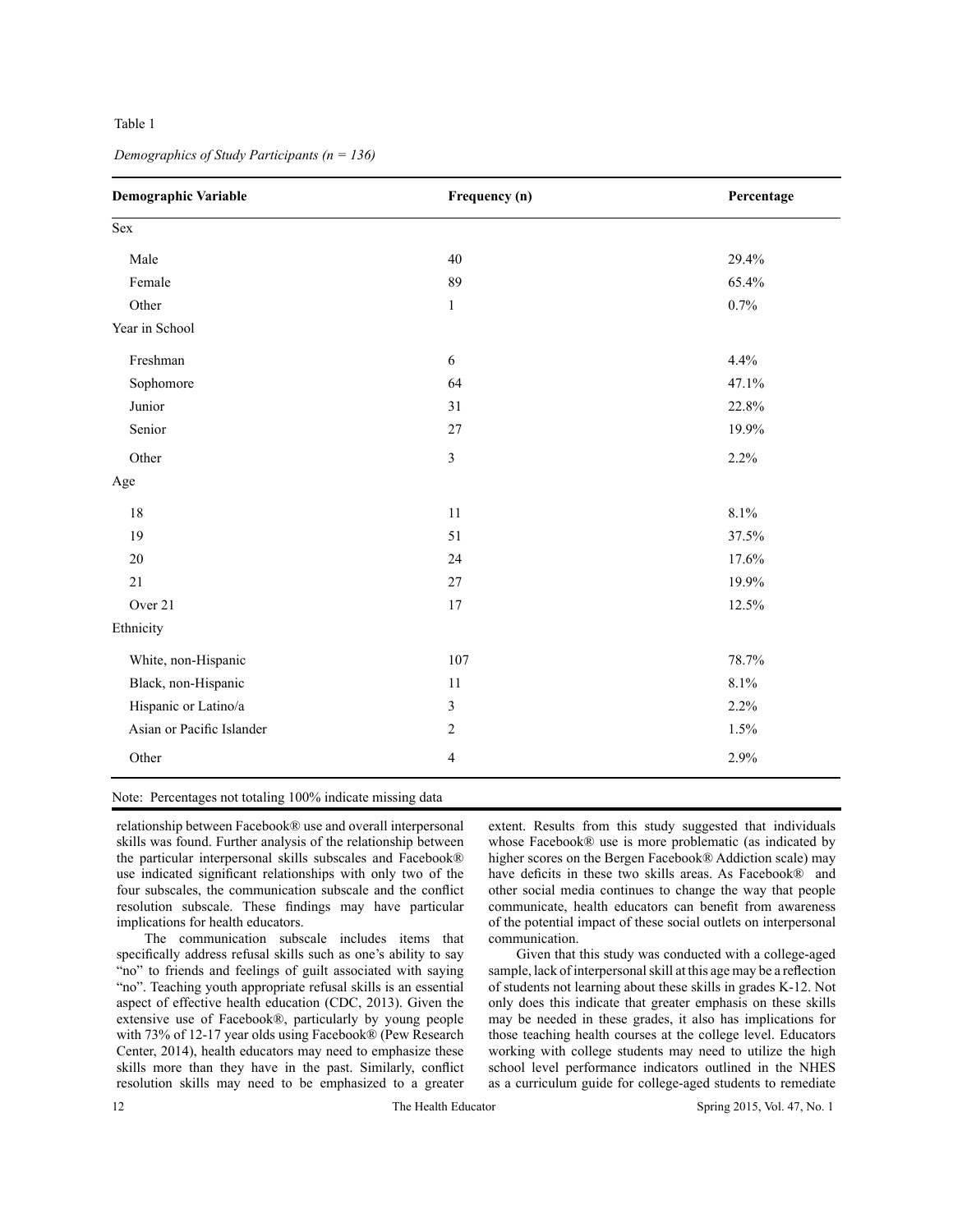#### Table 2

| Subscale/Scale                                            | $\mathbf n$ | <b>Possible</b><br><b>Scores</b> | Mean   | Grand<br>Mean* | <b>SD</b> | Variance | Range  | Min    | Max    |
|-----------------------------------------------------------|-------------|----------------------------------|--------|----------------|-----------|----------|--------|--------|--------|
| Interpersonal Skills<br>total scale                       | 136         | 64-320                           | 242.95 | 3.80           | 22.43     | 503.13   | 100.00 | 186.00 | 286.00 |
| Developing and<br>Maintaining<br>Relationsips<br>subscale | 136         | 29-145                           | 116.90 | 4.03           | 12.16     | 147.77   | 55.12  | 84.00  | 139.12 |
| Communication<br>Skills<br>subscale                       | 136         | $12 - 60$                        | 40.98  | 3.42           | 5.44      | 29.58    | 30.00  | 24.00  | 54.00  |
| <b>Conflict Resolution</b><br>subscale                    | 136         | $13 - 65$                        | 46.90  | 3.61           | 5.65      | 31.91    | 25.00  | 34.00  | 59.00  |
| <b>Empathy Skills</b><br>subscale                         | 136         | $10 - 50$                        | 38.16  | 3.82           | 5.07      | 25.66    | 23.00  | 26.00  | 49.00  |
| Facebook® Addiction<br>total scale                        | 129         | $6 - 30$                         | 9.51   | 1.59           | 3.86      | 14.91    | 18.00  | 6.00   | 24.00  |

*Measures of Tendency and Dispersion for Total Interpersonal Skills Scale, Interpersonal Skills Subscales, and Facebook® Addition Scale*

\*Grand mean was calculated by dividing the mean by the total number of items in the respective scale or subscale. SD= Standard Deviation

their skills. Further, educators should consider discussing with college students monitoring appropriate amounts of screen time. While there are not current recommendations of screen time specifically for this age, development of such recommendations may be useful.

While this study only examined if a relationship between Facebook® use and interpersonal skills existed and not if this was a causal relationship, researchers can only speculate about why this relationship exists. It may be that as more and more communication occurs in a virtual format rather than face-toface that individuals are afforded less practice in interpersonal skills that are more specific to non-virtual communication. For example, the ability to say "no" in a face-to-face circumstance requires that one directly responds to the request or offer. In a virtual world, one can simply ignore the request or offer and pretend to not see it.

Conflict resolution in-person also is very different than in a virtual world. Whereas the virtual world affords the opportunity to "say" things to others without realization or care of how poorly chosen words can impact the other person, face-to-face communication does not allow such immunity. Also, you cannot simply "unfriend" someone in the real world with whom you are in conflict. Attempting to resolve a conflict in-person requires attentiveness to others' emotions, ability to control one's own emotions, and an ability to compromise (Segal  $&$  Smith, 2014). These are not skills that are necessary in a virtual world, where the repercussions from an interpersonal conflict are not always as immediate or impactful as those that

occur in face-to-face situations.

Alternatively, it may be that individuals with lower interpersonal skills are inclined to use Facebook® more often than those with stronger skills. The virtual world may be more comfortable for lower skilled individuals than in-person communication is. Certainly, other factors not discussed here may also explain the inverse relationship between Facebook® use and interpersonal skills and should be considered for future studies.

While the findings of this study are of interest, they are not without limitations. The data are self-reported and based upon personal perceptions. Participants might not have been forthright in their responses and/or their perception of their skills may not reflect their actual skills. Second, much of the discussion has focused on implications for health educators as it applies to youth, and the study sample was comprised of young adults. While the researchers believe there is still merit in utilizing the responses of young adults to ascertain potential implications for working with youth, further research that examines youth directly is recommended. Finally, while this research implies a relationship between Facebook® use and interpersonal skills, it should be reiterated that it does not imply causality. Thus, Facebook® use may not be directly impacting interpersonal skills or vice versa; however, this study could serve as the impetus for future studies which investigate a causal relationship between these variables.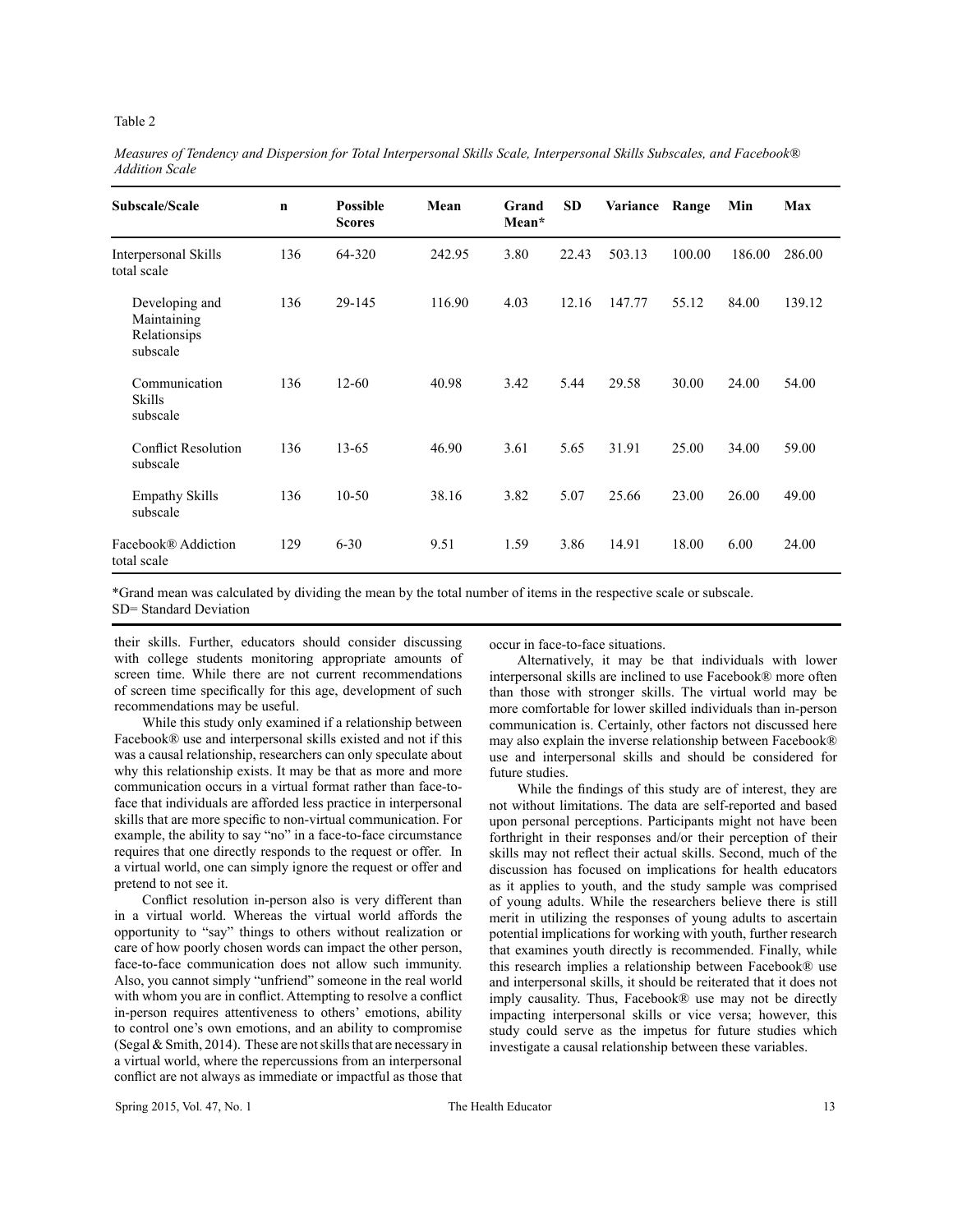#### **References**

- Andreassen, C. S., Torsheim, T., Brunborg, G. S., Pallesen, S. (2012). Development of a Facebook® addiction scale. *Psychological Reports, 110*(2), 501-517. doi: 10.2466/02.09.18.PR0.110.2.501-517
- Blum, R., & Rinehart, P. (1997). *Reducing the risk: Connections that make a difference in the lives of youth*. Minneapolis: University of Minnesota, Division of General Pediatrics, Adolescent Health.
- Brown, R. I. F. (1993). Some contributions of the study of gambling to the study of other addictions. In W. R. Eadington and J. A. Cornelius (Eds.) *Gambling behavior and problem gambling*. (pp. 241-272). Reno, NV: University of Nevada Press.
- Centers for Disease Control and Prevention. (2013). Characteristics of an effective health education curriculum. Retrieved from http://www.cdc.gov/healthyyouth/SHER/ characteristics/index.htm
- Dass-Brailsford, P. (2005). Exploring resiliency: Academic achievement among disadvantaged black youth in South Africa. *South African Journal of Psychology, 35*, 574-591.
- Fetro, J.V., Rhodes, D.L., Hey, D.W. (2010). Perceived personal and social competence: Development of valid and reliable measures. *The Health Educator, 42*(1), 19-26.
- Fox, S. & Rainie, L. (2014). *The web at 25 in the U.S.*  Washington, D.C.: Pew Research Center's Internet & American Life Project.
- Gonzales, A.L., & Hancock, J.T. (2011). Mirror, mirror on my Facebook® wall: Effects of exposure to Facebook® on self-esteem. *Cyberpsychology, Behavior, and Social Networking, 14*(1-2), 79-83. doi: 10.1089/cyber.2009.0411
- Govoni, N. (2004). Gunning fog index. *In Dictionary of marketing communications*. (Vol. 7, p. 88). Thousand Oaks, CA: SAGE Publications, Inc. doi: http://dx.doi. org/10.4135/9781452229669.n1473
- Griffiths, M. D. (1996). Nicotine, tobacco, and addiction. *Nature, 384*, 18.
- Hew, K. F. (2011). Students' and teachers' use of Facebook® . *Computers in Human Behavior, 27*, 662-676.
- Hampton, K.N., Goulet, L.S., Rainie, L., & Purcell, K. (2011). *Social networking sites and our lives: How people's trust, personal relationships, and civic and political involvement are connected to their use of social networking sites and other technologies.* Washington, D.C.: Pew Research Center's Internet & American Life Project.
- Joint Committee on National Health Education Standards. (2007). *National Health Education Standards: Achieving Excellence.* Atlanta, GA: American Cancer Society.
- Junco, R. (2012). Too much face and not enough books: The relationship between multiple indices of Facebook® use and academic performance. *Computers in Human Behavior, 28*, 187-198. doi: 10.1016/j.chb.2011.08.026
- Junco, R., & Cotten, S. (2012). No a 4 u: The relationship between multitasking and academic performance. *Computers & Education, 59*, 504-514. doi: 10.1016/j. compedu.2011.12.023
- Kalpidou, M., Costin, D., & Morris, J. (2011). The relationship between Facebook® and the well-being of undergraduate college students. *Cyberpsychology, Behavior, and Social Networking, 14*(4), 183-189. doi: 10.1089/ cyber.2010.0061
- Kirschner, P. A., & Karpinski, A. C. (2010). Facebook® and academic performance. *Computers in Human Behavior, 26,* 1237-1245. doi: 10.1016/j.chb.2010.03.024
- Manago, A. M., Taylor, T., & Greenfield, P. M. (2012). Me and my 400 friends: The anatomy of college students Facebook® networks, their communication patterns, and well-being. *Developmental Psychology, 48*(2), 369-380. doi: 10.1037/a0026338
- Mehdizadeh, S. (2010). Self-presentation 2.0: Narcissism and self-esteem on Facebook®. *Cyberpsychology, Behavior, and Social Networking, 13*(4), 357-364.
- Morales, E. (2008). Exceptional female students of color: Academic resilience and gender in higher education. *Innovative Higher Education, 33*, 197-213.
- Oman, R.F., Vesely, S., Aspy, C.B., McLeroy, K.R., & Luby, C.D. (2004). The association between multiple youth assets and sexual behavior. *American Journal of Health Promotion, 19*(1), 12-18.
- Oman, R.F., Vesely, S., Aspy, C.B., McLeroy, K.R., Rodine, S., & Marshall, L. (2004). The potential protective effect of youth assets on adolescent alcohol and drug use. *American Journal of Public Health, 94*(8), 1425-1430.
- Orr, E. S., Sisic, M., Ross, C., Simmering, M. G., Arseneault, J. M., & Orr, R. R. (2009). The influence of shyness on the use of Facebook® in an undergraduate sample. *Cyberpsychology & Behavior, 12*(3), 337-340.
- Paddock, C. (2012, May 11). Facebook® addiction New psychological scale. *Medical News Today.* Retrieved from http://www.medicalnewstoday.com/articles/245251
- Pew Research Center. (2014). 6 new facts about Facebook® Retrieved from http://www.pewresearch.org/facttank/2014/02/03/6-new-facts-about-Facebook® /
- Resnick, M. D., Bearman, P., Blum, R. W., Bauman, K. E., Harris, K. M., Jones, J., et al. (1997). Protecting adolescents from harm: Findings from the national longitudinal study of adolescent health. *Journal of the American Medical Association, 278*, 823-832.
- Segal, J. & Smith, M. (2014, May). Conflict resolutions skills: Building skills that can turn conflicts into opportunities. Retrieved from http://www.helpguide.org/mental/eq8\_ conflict\_resolution.htm
- Sheldon, K.M., Abad, N., & Hinsch, C. (2011). A twoprocess view of Facebook® use and relatedness needsatisfaction: Disconnection drives use, and connection rewards it. *Psychology of Popular Media Culture, 1*(S), 2-15. doi: 10.1037/a0022407
- Sheldon, P. (2008). The relationship between unwillingnessto-communicate and students' Facebook® use. *Journal of Media Psychology, 20*(2), 67-75. doi: 10.1027/1864- 1105.20.2.67
- Smith, S. D., & Caruso, J. B. (2010). *ECAR study of undergraduate students and information technology.*  (Research Study, Vol. 6). Boulder, CO: EDUCAUSE Center for Applied Research.
- Valenzuela, S., Park, N., & Kee, K. F. (2009). Is there social capital in a social network site?: Facebook® use and college students' life satisfaction, trust and participation. *Journal of Computer-Mediated Communication, 14,* 875- 901. doi: 10.1111/j.1083-6101.2009.01474.x